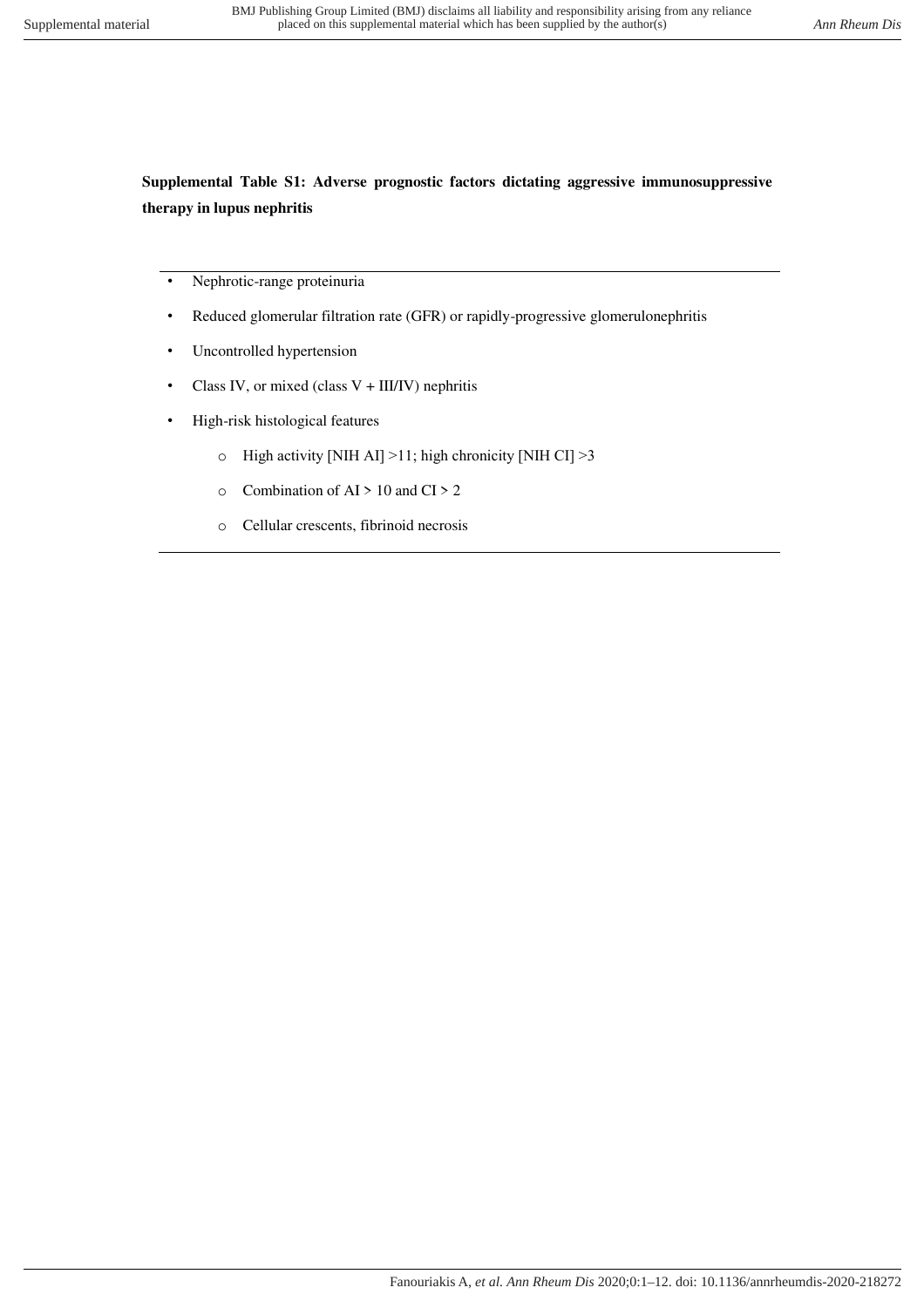## **SUPPLEMENTAL BOXES**

## **Supplemental Box 1. Global outcome measures and response criteria in SLE**

- *SLE responder index (SRI)*
	- Combines SLEDAI, BILAG and physician global assessment (PGA).

*-* SRI 4 denotes a 4-point improvement in SLEDAI; SRI 6, a 6-point improvement; SRI 8, an 8-point improvement.

*Remission (on treatment)* 

*- Inactivity or disease remission on treatment* in patients with previous history of active moderate-to-severe disease*. All of the following* three conditions must be fulfilled for at least 6 months:

(a) clinical (i.e. excluding serology) SLEDAI-2K  $\leq$  2 and;

(b) low-dose glucocorticoids ( $\leq$ 7.5 mg/day) and/or stable, well-tolerated dose of maintenance immunosuppressive or biological drugs.

(c) A Safety of Estrogens in Lupus Erythematosus National Assessment (SELENA)-SLEDAI physician global assessment (PGA, scale 0–3) ≤0.5;

*Lupus low disease activity state (LLDAS)*

(a) SLEDAI-2K  $\leq$ 4, with no activity in major organ systems (renal, central nervous system (CNS), cardiopulmonary, vasculitis, fever) and no haemolytic anaemia or gastrointestinal activity;

(b) no new lupus disease activity compared to the previous assessment;

(c) A SELENA-SLEDAI PGA (scale  $0-3$ )  $\leq$ 1;

(d) a current prednisolone (or equivalent) dose  $\leq$ 7.5 mg daily; and

(e) well tolerated standard maintenance doses of immunosuppressive and approved biological agents.